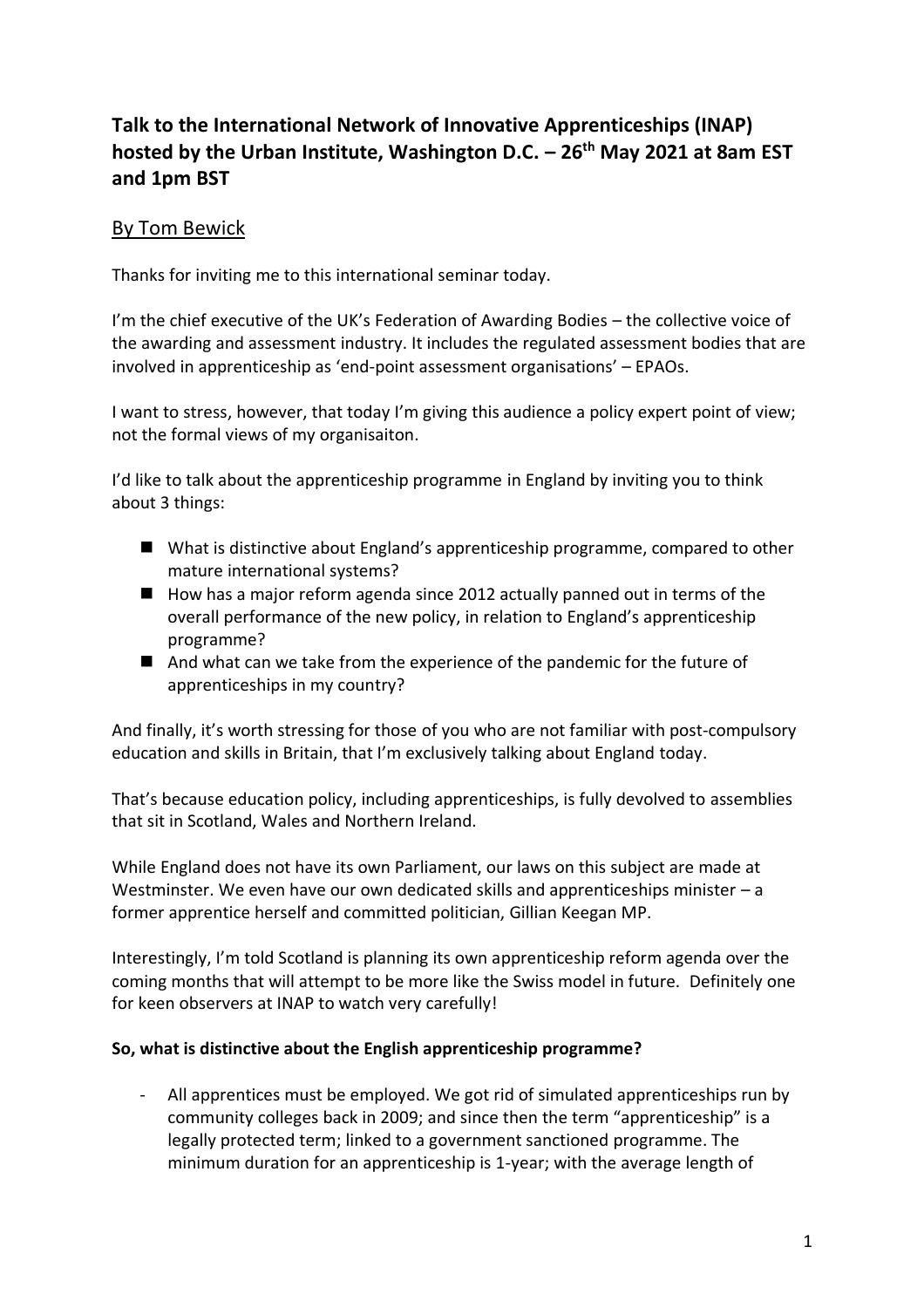programmes running for 2-years, depending on the attainment level and type of occupation.

- Apprenticeship programmes are based on new national occupational Standards, which have been developed with employer groups, overseen by the Institute for Apprenticeships and Technical Education (itself a body less than 5-years-old).
- Since 2017, the programme has been financed by a UK-wide apprenticeship levy on firms with an annual payroll bill of £3 million plus (about USD\$4.2 million). The payroll tax is levied at 1.5% of payroll, which in aggregate, raises about £2.8 billion per annum for the Treasury. The amount raised in England to spend on apprenticeships is £2.5 billion.
- The Levy paying employers have their own digital apprenticeship accounts set up with the tax office. They can use these accounts to 'purchase' any legally approved apprenticeship programs. It is for this reason that many observers describe the English apprenticeship model as "employer responsive" since firms exercise a sovereign choice in deciding which Standard and which training provider they want to hire or engage to support the apprentice.
- There are over 600 approved programmes or Standards from which firms can employ an apprentice. They are divided into attainment levels from Level 2 (which is the equivalent of a high-school leaving certificate), right up to Level 6 and 7, which equates to degree and Masters level. Indeed, England now proudly boasts about having an "expansive system of apprenticeships", where the glass ceiling on achieving a university awarded degree has now been lifted, via the degree apprenticeship programme.
- It is now possible, for example, for an engineer to learn and earn their way to a Bachelor's degree in Engineering without ever being incumbered with the average £54,000 of graduate debt. I want to stress though it is still early days in terms of this route being made more widely available.
- Germany and Switzerland have half the number of standards that England does; and there is an active debate going on here at this very moment about what the optimal number of apprenticeship Standards should be.
- Finally, it's worth stressing that when it comes to the delivery of apprenticeship training it is intermediaries that deliver over two-thirds of the programme in England. What I mean by intermediaries is organisations called: independent training providers (ITPs).
- They operate in a regulated market, but unlike other countries, community colleges deliver only around a quarter of England's apprenticeship programmes. The rest is handled by the private sector, the ITPs.

## **Moving on now to the talk about what has happened since the big reform programme began in 2012**.

It's worth just recalling briefly what the key concerns were about England's apprenticeship programme a decade ago. An entrepreneur called Doug Richard (actually a Canadian by birth) was hired by government to write an independent report. The benchmarks he set for success were as follows:

- Apprenticeship must be a contract between an employer and an employee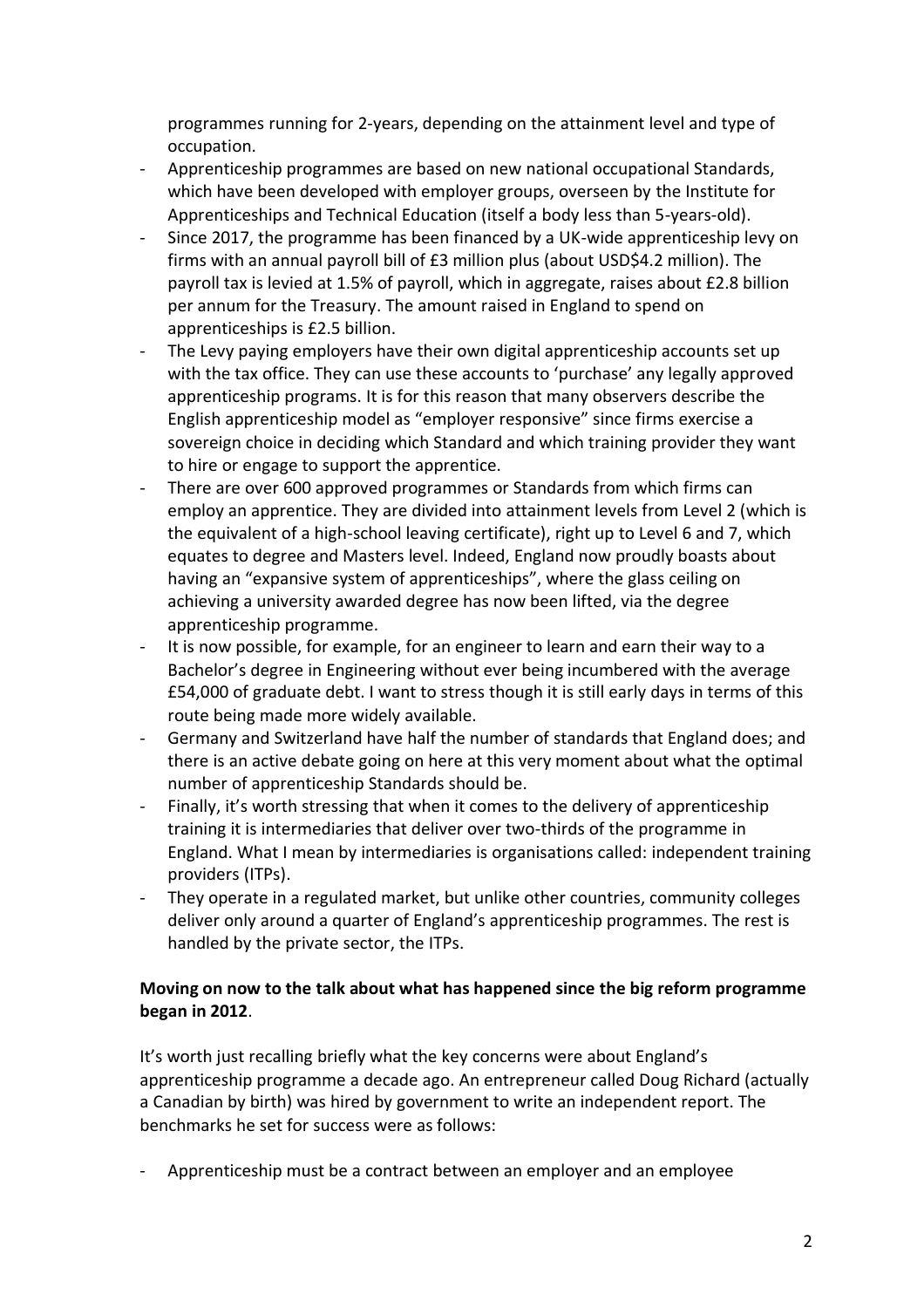- He called for apprenticeships to be seen as helping the next generation of workers access the labour market in competent and skilled roles
- He called for formal qualifications in apprenticeships to be scaled back to be replaced by two new innovations; first, the development of employer-led standards and second, the system of end-point assessments. That is, like the driving test, how we assess for driver competency with an independent check on performance linked to a clear standard. These assessments are carried out by independent End-Point-Assessment Organisations in a regulated market. There are currently over 300 EPAOs on the register.
- Fourth, Richard's main conclusion was that if these reforms were introduced, then a lot more employers and an increased number of young people would get involved in England's apprenticeship programme.
- Indeed, buoyed up by the Richard Review, the government in 2015, facing a general election, made a manifesto commitment to secure 3 million additional apprenticeships by 2020.

Obviously, things have moved on significantly in the last 8 or 9 years. And over the last year, we've all been hit by the global pandemic.

### **So where are we now with England's apprenticeship programme and what are the key challenges as we move into recovery mode?**

- The first thing to highlight is that the government missed its 3 million target on apprenticeships by a country mile. Today in England there are around 700,000 apprentices on programme. Even before the pandemic, the decline in apprenticeship starts had been evident since 2017.
- The most important comparative variable though is the ratio of apprentices in the workforce per 100,000 workers. In England the figure is only 11; compared to 39 in Australia and 41 in Germany.
- There has been a 42 per cent decline in apprenticeship starts for young people under the age of 25 in that period.
- House of Commons research has found that apprenticeship opportunities have been increasingly concentrated in the service occupations in Southern England, with less opportunities for skilled trades occupations being available in the North of the country.
- Government data on the diversity of the programme (by that I mean class, gender and ethnicity) shows a mixed picture. Not surprisingly, perhaps, a lack of diversity in some apprenticeship programmes is a reflection of wider inequalities in the labour market.
- Crucially, the government has even missed its own target on providing apprenticeship slots in the public sector, which was evident even before the pandemic hit.
- In summary, today's apprenticeship programme is very different from the one reformers like Doug Richard originally envisaged.
- The development of new Standards has not led to a rush of new employers wanting to take them up.